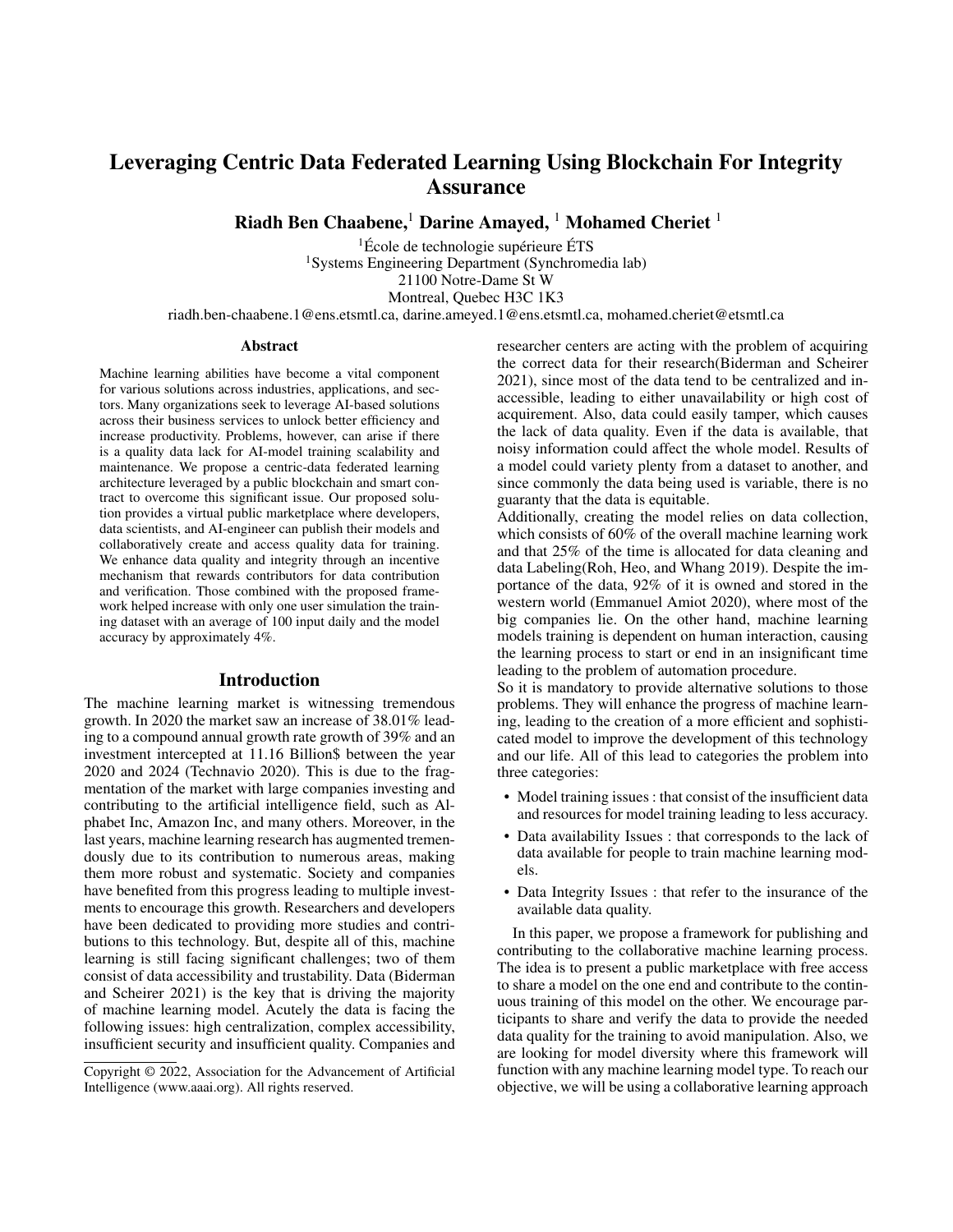such as federated learning. Furthermore, we will be using blockchain technology (Nakamoto 2008) as an infrastructure for our framework and the Interplanetary File System as a storage mechanism. Also, a monetary incentive mechanism will be developed to reward contributors and withhold malicious users.

# Background

Federated Learning (Kairouz et al. 2021), conduct machine learning in a decentralized approach. It aims to provide the model to the data rather than the traditional way, where we create a model then provide the data. The data is distributed along with different users in their edge mobiles. Each provides his data to train the model, leading to multiple unique training datasets rather than one. Only the metadata is returned to the centralized model or the global model using encrypted communication. At the same time, this provides knowledge performance for the model and enhances data privacy since all the calculations happen inside the owner's device without any exchange of their data to a centralized server. It exists two types of federated learning:

• Model-Centric Federated Learning Its the most common between the two types. IIn Model-Centric, the model is hosted in a cloud service, and its API is preconfigured (Layers, Weight, Etc ..) (?). Each download the model, enhance it and upload a newer version. But this could happen in a long period, mostly weeks and months (Yang et al. 2019). The figure 1 describes its process. First, the model is sent to the edge device. Then, the metadata is sent to the global model, which resends an updated model.

A great example is Google's GBoard mobile app. It learns users typing preferences over time without sending any private data.



Figure 1: Model-Centric Federated Learning

• Data-Centric Federated Learning Less common then model-centric but more suitable for experimentation science(Majcherczyk, Srishankar, and Pinciroli 2020). It's hosted inside a cloud server, not a model but a dataset whose API is also pre-configured (Schema, Attributes, etc ...). Users could use those datasets to train their model

locally in a specially appointed practical way (Xie et al. 2020). As described in the figure 2 the model owner sends the model to a cloud server asking for a specific type of data to train it. As soon the data is available and accepted by its owner, the model starts to train and eventually is sent back to its owner.

For example, suppose an individual wants to train a model for a medical diagnosis. In that case, he needs to be part of a major hospital or constantly interact with a doctor. Otherwise, it may be highly troublesome or difficult to get a dataset that would be adequate for the model training. With data-centric, one could possess those data and add them to the cloud server for others to benefit from and train their model by submitting requests.



Figure 2: Data-Centric Federated Learning

# Related Work

This section discusses previous research papers related to the merge of blockchain technology and the machine learning process and the integration of collaborative training. This idea is considered a new but promising one considering the advantages it offers. Not many works have been done in this area.

Generally, traditional Federated learning relies on a single central server to train a global model. If that server falls due to malicious behavior, all could be lost. Decentralization of the data and the training can provide a solution.

The research presented in paper(Harris and Waggoner 2019) focus on improving machine learning model integrity and availability throw decentralization. Their idea was to study the impact of blockchain technology over machine learning models, focusing on decentralization mainly to provide sharing access to machine learning models. They used blockchain to establish a distributed build of large datasets accessible to all the network participants. Collaboration is a significant feature of their framework where they encourage contributors to contribute to improve and train a model constantly. Providing a continuously updated model yet free remain open and accessible is what this paper aims for.

The framework managed to create a distributed, collabora-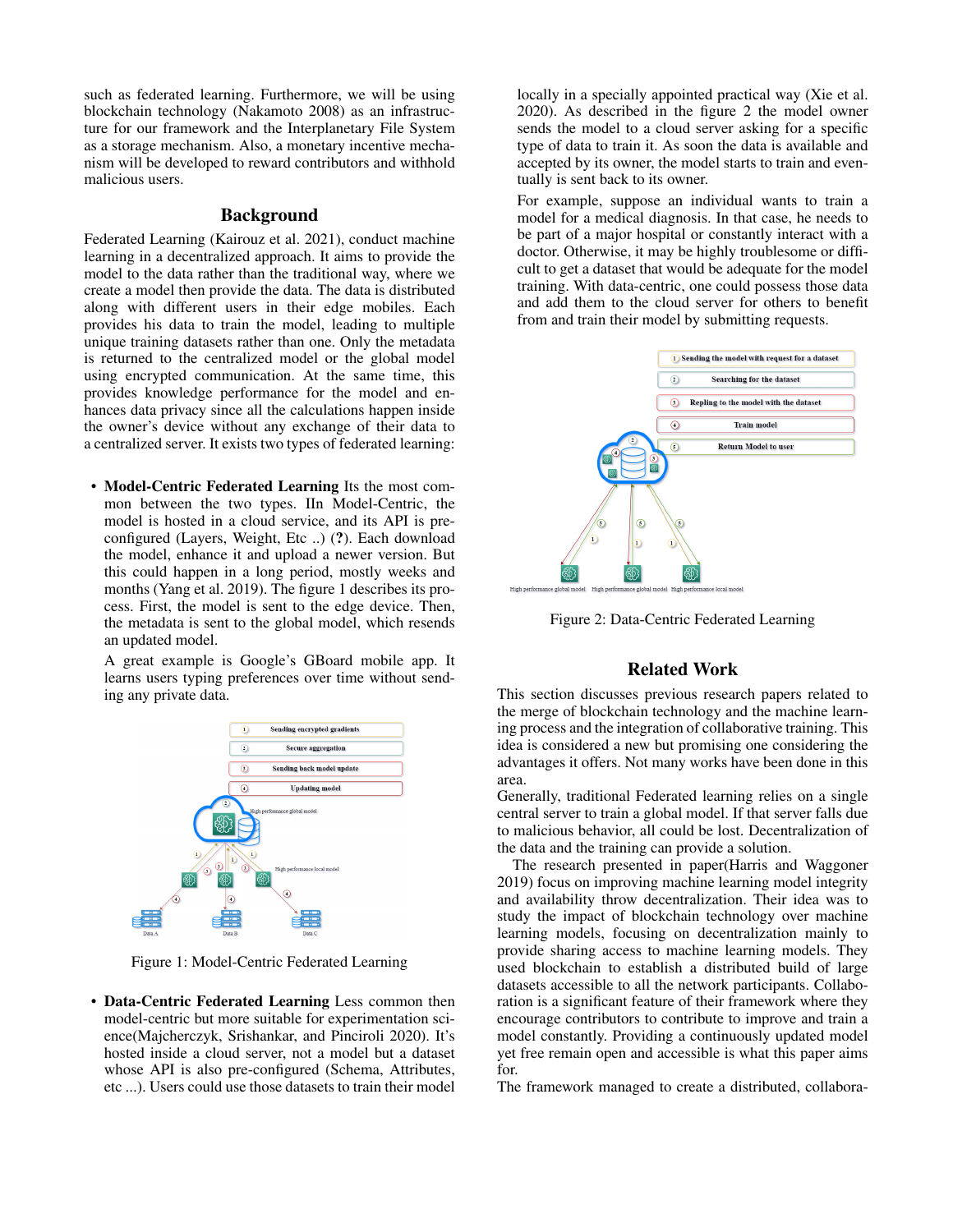tive environment where people could contribute effectively to a machine learning model using quality data which helped improve the model's accuracy since it dealt with data manipulation thanks to an incentive mechanism well designed. The blockchain helped to create an open, secure, and with ownership datasets market where a participant could interact with to train models either on-chain or off-chain.

Unfortunately, they only manage to work with small models that can be efficiently updated with one simple. This approach of storing the whole data inside the blockchain is not very beneficial since The biggest problem with storing data on a blockchain is the amount of data you can store. This is either because the amount is limited by the protocol or because of the huge transaction fees you would have to pay. Since that, the amount of data you store has to be held by every full node on the network. Everyone that downloads the blockchain is downloading your piece of data, as well. Even keeping kilobytes can cost a fortune. When storing data on the blockchain, we often pay a base price for the transaction itself plus an amount per byte we want to keep. If smart contracts are involved, we also pay for the execution time of the smart contract (Hu 2021). With that being said, this option is not used to provide a collaborative environment to train complex models that need a large amount of data.

The work in the paper (Ma et al. 2021) presents a secure and reliable federated learning framework. The idea is to ensure the model update process in a decentralized environment. Each client using the framework could train his machine learning model and mine blocks to publish aggregating results. The blockchain will track tasks related to collaborative learning, such as broadcasting learning models, publishing a task, or reviewing the aggregating learning results. Leaning decentralization accountability, they enable all miners to validate the uploaded model quality. That ensures misbehaving detection for low-quality contribution to the federated model. They start by integrating a local model to each training node, training and updating the model using a global model and its data. That leads to creating a training pool, conducting a decentralized aggregation process for the federated learning. Once the models are updated and collected, the clients calculate the global model update. Eventually, each block will record the local model update, data size, computation time, and aggregated parameters. Once registered, the model is published to the whole network. Once published and the hash value is found, miners need to verify the block contained aggregated results, either by comparing with the result found in the publishing block or by using a public dataset to justify the performance of the uploaded model. Reward allocation is available for the client to encourage them to mine and verify each block. Their study showed significant results for dealing with federated learning single server failure and avoiding unwanted distributed training behavior. However, the study conducts that the data is available for the clients to train their model remotely and test its efficiency. This is not always the case.

Tao Wang(Wang 2018) explored the establishment of a

link between machine learning and Blockchain technology to propose a unified framework aiming to deal with machine learning tractability and automation problems. It discussed the usage of multiple threads to translate core machine learning implementation instead of the single thread. He used a three-layer architecture composed of a Server Layer, Streaming Layer, and a smart contract layer, the server and streaming layer aims to achieve the seven machine learning steps ( Initialization, Training, Validation, Testing, Evaluation, Serialization and Clean-up). Still, the first is using a static handle of data (data at rest) and the second a dynamic one (events on the fly). The Smart contract layer is essential to deal with trustability and the automation of the process of training the model.

This work managed to achieve a stable framework to collect data using cloud technology and train machine learning models.

Nevertheless, the usage of smart contracts can cause runtime problems while running thousands of contracts on the blockchain, the response time can decrease tremendously.

Each study has contributed to understanding the application of blockchain machine learning training, either in data availability or model training. As we mentioned previously, they provided the ability to conduct that contribution such as automated model training, data availability, and verifying the quality and integrity of the data. But with each work comes limitations. We are still facing some related to the usage of blockchain technology. One of the main problems is data storage. The biggest problem of storing data on a blockchain is the measure of data you can store. This is either because the sum is restricted by the convention or given the immense exchange expenses you would need to pay.

One other major limitation is the need for high computation power to train machine learning in an efficient time matter. When we are using onchain training with smart contract this usage can cause runtime problems while running thousands of contracts on the blockchain, the response time can decrease tremendously and even causes network failure.

In our study, we consider not only supervised models but also unsupervised ones with a similar incentive mechanism(Harris and Waggoner 2019).In this matter, we address the Etherieum(Vujicic, Jagodic, and Randic 2018) memory allocation problem. Our alternative solution is to use the InterPlanetary File System (IPFS) (Benet 2019) where we will only store on the blockchain the links of the file; this will help reduce the cost of storing inside Etherieum and allow people to upload as much data as they want. This will provide the ability to use diverse models since it will provide the necessary data regarding its training. And we offer the ability to train a model in an off-chain manner. This will allow the possibility of training models faster by avoiding network latency and then re-uploading them into the blockchain.

### Proposed approach

Distributed data is a critical element of our study since it provides a solution to data centralization. Data-centric Federated learning architecture was a reference approach in creating our architecture. While in federated learning, we distribute the model to the data in our study, we reverse it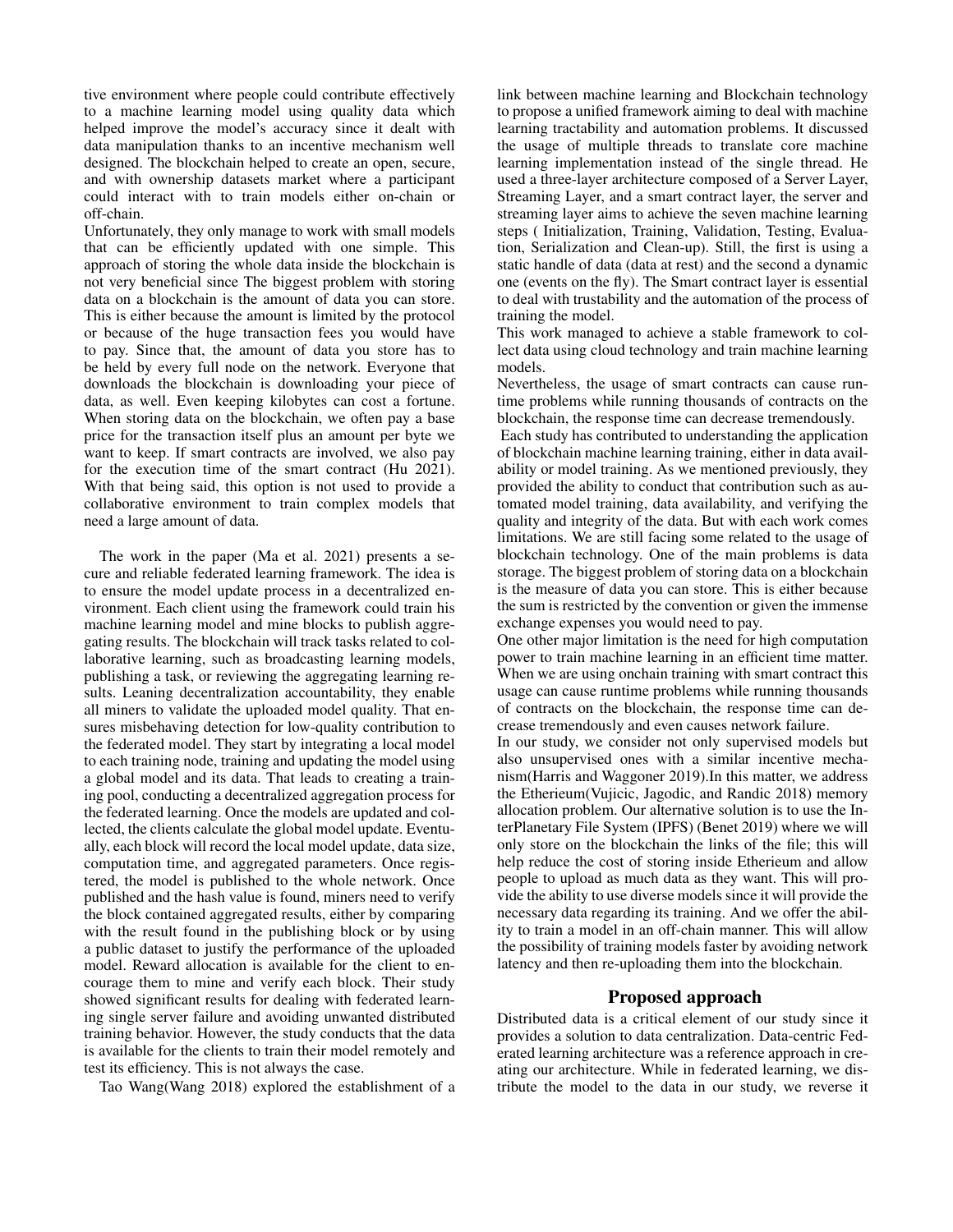

Figure 3: Our contribution overview : Blockchain integration for data-centric federated learning

by spreading the data to the model. We explain in the figure below 3, the difference between two common types of learning, centralized learning and federated learning, and our framework contribution to model learning.

### System Overview

In classic centralized learning, we have data centralized in a server sent to a model for training. We spent decades using that technique until we were presented with federated learning. To be more specific data-centric federated learning, the idea is to have a super or global oracle that is centralized in a server and contains multiple datasets added by contributors. Any model owner wanting to use those data could send their model and a request to use a specific dataset for its training. If accepted, the oracle search for the requested dataset and start the training of the model. As soon as the training is finished, the model is provided back to the model owner.

In the case of our framework, we have a model which is stored in a decentralized environment which is the public blockchain(Kim et al. 2020) $\tilde{I}$ t is accessible by all the network participants. Those same participants provide the data to the model in a collaborative approach. With every input of data or IPFS hash, we have a data aggregation(Ramanan, Nakayama, and Sharma 2019). But before any update to the model, the data needs to be verified to ensure its integrity. That function is provided using our incentive mechanism. Then the approved data is sent to the model for training. The model is updated. For each beneficial deposit, a refund is made, and for each beneficial verification of the inputs, a reward is offered. We are aiming more at data distribution rather than model distribution. Because that will help us create datasets for future usage. All of this is described in the following figure 3 Our system aims to apply blockchain advantages in machine learning; by merging The Ethereum Blockchain and the InterPlanetary File System, we will be able to create a safe and public market of collaborative training and sharing of machine learning models. Smart contracts are the core of our system, where users will be able to upload machine learning models and IPFS hashes that relate to datasets stored in a decentralized manner. Other users could reach those attributes to use them for improving them. One other feature is the ability to make IPFS hashes available to create a data-sharing system. Our research concerns mainly two areas of work:

• Collaborative Federated Data centric

Where we present our strategy to reducing Blockchain storage cost, so we could transform it into a data sharing and collection environment where people could have access to various data sets.

• Collaborative Training

Aiming to encourage users to add their machine learning inside Etherium blockchain via a smart contract, where contributors could interact with it to train it either by adding data or retrieving it and train it in an off-chain manner before re-uploading.

## Data Collection

Composed of the Data Handler and our Incentive Mechanism. Those components aim to add and verify the integrity of the data added by the user to train the model.

The Data Handler collect and add the data to the smart contract, which will be available to all participant of the network.

As for the incentive mechanism, it helps us ensure the quality of the data that is being distributed throw the blockchain by imposing a deposit when adding data and rewards for contributors when verifying it.

A smart contract is created and initialized to values of the incentive mechanism parameters. It then accepts actions from participants and triggers payments. Data adding require validation from the incentive mechanism. The data will be stored in the smart contract either in the data handler or as an IPFS hash. The figure 4 below describes the steps of the process of adding and collecting data to and from the smart contract in different scenarios. It consists of four users, a virtual wallet, the IPFS, the smart contract, and The Ethereum Blockchain.

- Step 1: User A which is the initial user add his data file to IPFS
- Step 2: User A retrieve the hash of the file
- Step 3: start by providing the model, the data corresponding to the model, the test data to the smart contract
- Step 4: User A defines the reward fees for contributors
- Step 5: The smart contract retrieves the amount and store it
- Step 6: The smart contract is stored in the blockchain Those six steps represent "The model initialization steps"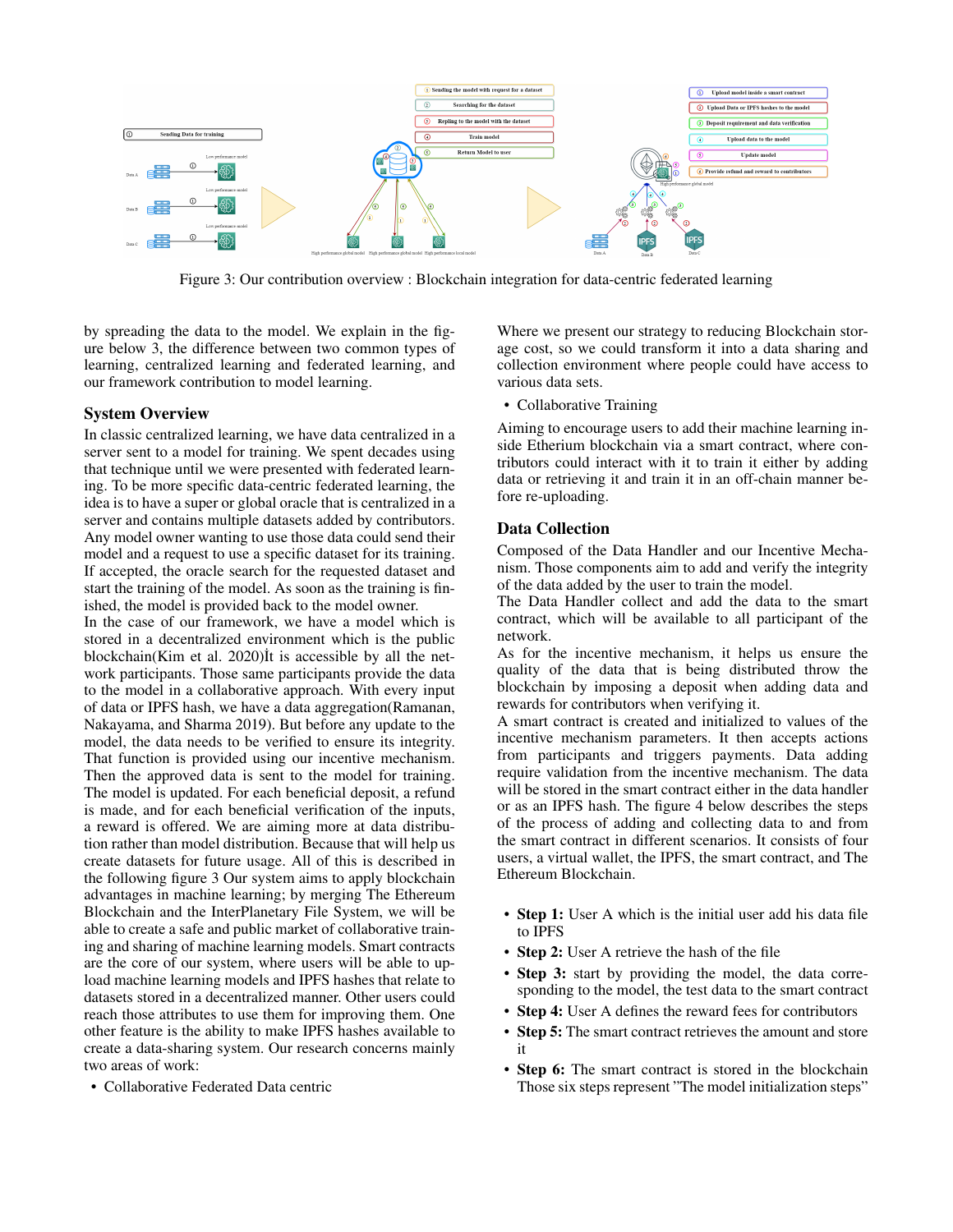- Step 7: User B retrieves the IPFS hash
- Step 8: User B accesses IPFS platform and retrieves the file corresponding to the hash
- Step 9: User C makes a deposit
- Step 10: User C adds data to the smart contract
- Step 11: User D makes a deposit, verifies and fixes malicious data
- Step 12: User D retrieves a refund plus a reward fee



Figure 4: Data Collection Process



Figure 5: Model training process

# Model Training

In order to automate the training process, users will generate a smart contract containing the machine learning model with all the specific details and its method of training. When data is received, it automatically starts the required action. When user A adds the model to the blockchain, it becomes public to other network users. When user B wants to contribute, there are two options; if the model isn't complex and could be updated with one sample, the user could manually add the input after acquiring a deposit. Another way he needs to add the data set to IPFS then add the hash to the contract. For the training to occur, attributes of the dataset are required to be similar to the initial ones used to train the model.

The figure 5 below describes the steps of the process of

training a model in different scenarios. It consists of three users, a virtual wallet, the IPFS, the smart contract, and the Ethereum Blockchain.

## The model initialization steps

- Step 7: User B downloads the model and the IPFS hash
- Step 8: User B accesses IPFS platform and retrieves the file corresponding to the hash
- **Step 9:** User B trains the model on his device
- Step 10: User B uploads the model in a new smart contract with references to the previous one
- Step 11: User C makes a deposit and adds data to the model that triggers and update function
- Step 12: The smart contract starts the training of the model using the new input and tests it using the test data

### Implementation

The whole system consists of three main components: backend blockchain, IPFS storage, and front-end web UI. The client front-end will send a transaction to the blockchain to deploy a User contract for the current account. The user will be provided with an interface to upload the required files, machine learning model, and IPFS file. Previous research proved that blockchain could be suitable. We used Etherium as our blockchain since it is public and supports smart contracts. And on the other hand IPFS as a distributed storage for our databases. The framework will store the hash of the IPFS file.

Data Hashing The model owner breaks down the whole dataset into several data groups by using IPFS. It will create an IPFS object and generate a hash leading to the file address. This will allow us to benefit from large datasets without the need to store them inside the blockchain.

Moreover, the need to have a different hash to the test dataset is required in order to prevent it from being visible to the contributors. This help avoids overfitting problems. We used Sha-256 (Appel 2015) as the hashing function for creating different hashed data groups for testing datasets. It is the same hashing algorithm used by IPFS.



Figure 6: Hashing Process

As mentioned in the figure 6, The user needs to split the two datasets, training and testing. Moreover, he needs to run the training dataset throw the IPFS to generate the hash and eventually store it into the smart contract. As for the testing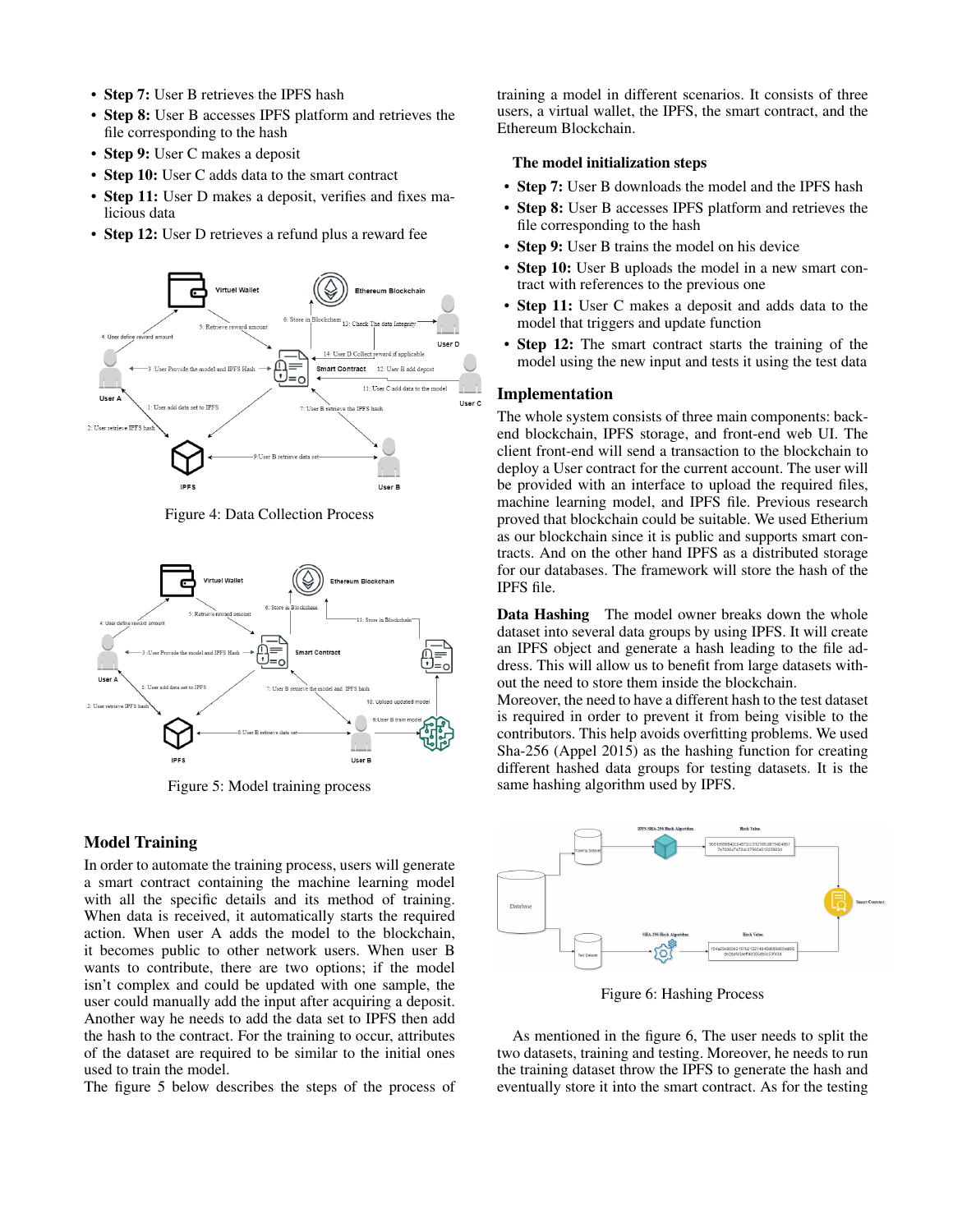dataset, when added to the framework, a hash function will be generated using the SHA-256 algorithm to obtain a hash value. This value will also be stored in the smart contract.

Adding Data We call an add function that will allow the user to add data to the machine learning model either with simple input or as a hash of an IPFS file. Those data will aim to train the model inside the blockchain. Those inputs will be later reviewed by contributors thanks to the incentive mechanism that will allow them to benefit from correcting and ensuring the data integrity. Also other people could download the data and use it to train their own machine models as described in the figure 7.



Figure 7: Incentive Mechanism: Data Adding

Data Integrity To ensure the integrity of the data, we implement an incentive mechanism to encourage contributors and oblige each user to insert a deposit to add data to the model to make it costly for malicious users to disturb the model efficiency. It starts with the model owner providing a deposit, reward, and time-out function. It creates the fundamental of our incentive mechanism. The deposit corresponds to the monetary amount that a user needs to make to add data to the smart contract to train the model on-chain. The reward represents the amount that a user will receive when checking the integrity of the data and restoring it. The time-out function defines the time between a return of the deposit and the validation of the owner. The following figure 8 describes the process of verification. Following a data input, a user has the opportunity to check it, due to blockchain transparency. An Interface shows all the contributors' transactions, meaning that all added data is visible for the owner and other contributors. If a data is wrong or does not fit the process of learning of the concerned model, he will be allowed to change it and update the model.

Training Process The user will be provided with an interface where he creates his customized smart contract. The model owner adds his dataset inside IPFS using a framework interface to store it and then retrieves its corresponding hash. Following, he provides the machine learning model with some description of the model, the data used, and the



Figure 8: Incentive Mechanism: Data Verification

hash of the IPFS inside the smart contract. Next, he defines an amount related to the data verification reward. The smart contract will retrieve that sum from the user's virtual wallet and store it inside the Ethereum Blockchain. Network participants connect to the framework and access the smart contract to download the model and the IPFS hash to enhance the collaborative training. Using the hash, they obtain the dataset and start training the model off-chain. Finished, they add the updated model to a smart contract and store it in the Blockchain.

### Results

Each user will have one separate individual smart contract. They will be able to upload a machine learning model and IPFS file containing the data used to train the model. Meanwhile, contributors will be able to access the smart contract to retrieve the model and the IPFS file. After training and improving the model, they could re-upload it inside the smart contract and the data they used for its training as an IPFS file. The usage of a public blockchain will provide more frequency of contributors willing to validate the data integrity. The model will remain available inside the blockchain for future work with a view of its accuracy. This flow of interaction created an efficient environment for collaborative learning since it managed to make datasets available for all the network users either with direct input inside the smart contract when we are dealing with simple inputs or with large ones when adding the file inside IPFS and sharing its hash in the blockchain. Their access will be at no cost. With the presence of the incentive mechanism, we managed to reduce the amount of ambiguous data that could be added to the model. The deposit function makes them costly and unworthy for malicious users. On the other hand, it encourages contributors since discovering those insufficient data benefits them with financial rewards. All of this improves the deployed model's accuracy and provides usable datasets to test and train models.

Results' Validation Analyzing the figure 9, we notice that we managed to obtain multiple inputs to our initial dataset. At the beginning of the experiment, the dataset contained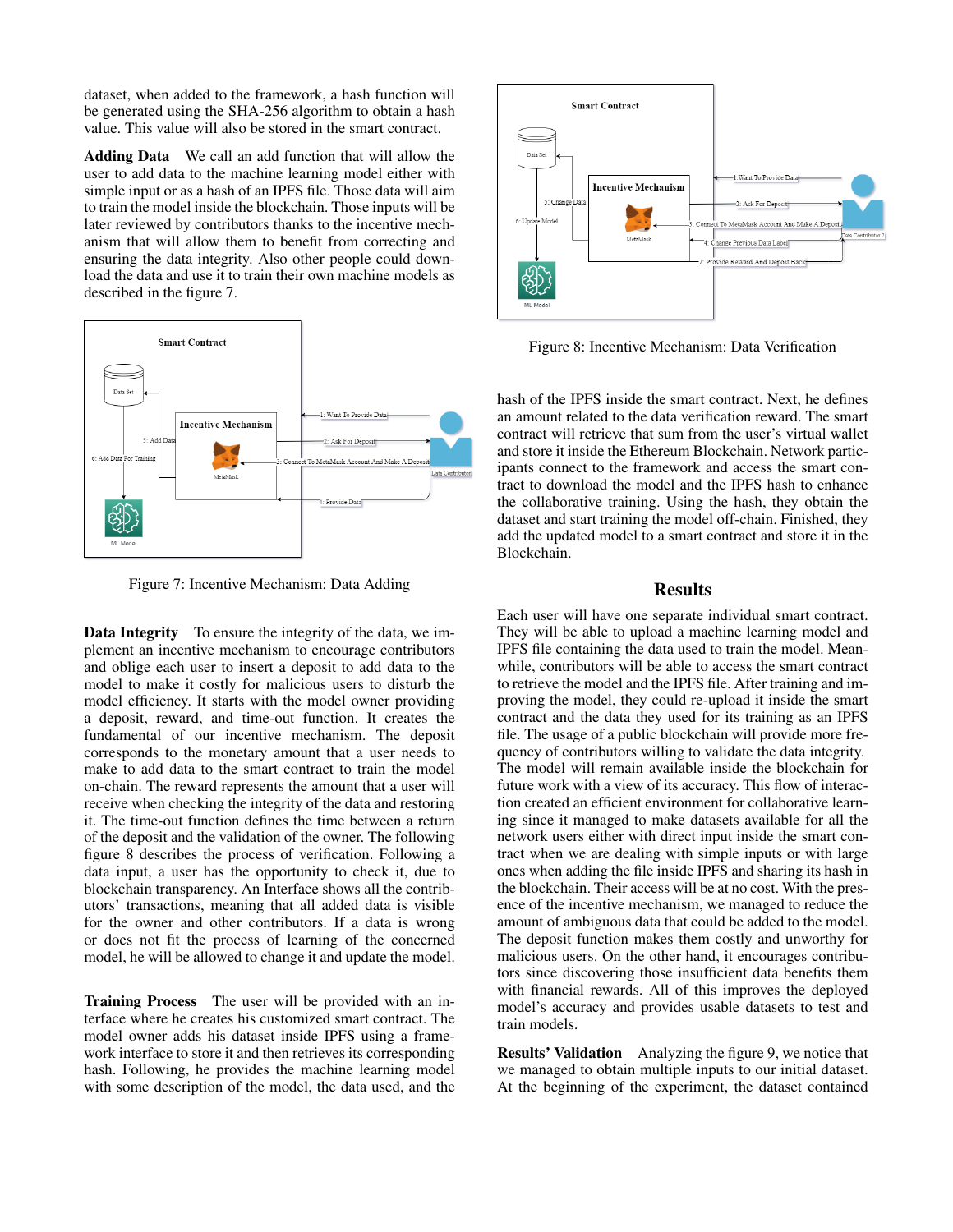25.000 inputs of data. And after the usage of the framework, we observed that the number kept increasing until reaching 25.500 data inputs. An additional 500 data inputs were obtained in just six days with an average of 83 new inputs every day with only two contributors. That proves that our framework could add the data inputted from the contributors into the initial training dataset. Same as the previous dataset, af-



Figure 9: IMDB dataset growth

ter analyzing the figure 10, we notice that the amount of inputs in the training dataset had increased from 1,000 in the initial state to 1,100 input. That provide as with additional 100 pictures in the dataset with their correspondent label.

Our Incentive Mechanism was created to deal with malicious users that aim to disturb the model accuracy by providing incorrect inputs into to training dataset. By requiring a deposit with each input and a reward mechanism with each verification, we aim to stop those disturbing inputs and encourage other contributors to verify them. Our simulation has yield the following graph 11 It represents each contributor's ether balance, a good agent, and a malicious agent in their virtual wallet. We can assume that there is a negative correlation between the two ratios. It is for the fact that after each deposit, the two agents add data to the contract, but while verifying the data, the good agent adjusts the incorrect data. Hence, he obtains a full refund plus a reward amount, while the other agent doesn't get his deposit. Each time the malicious agent kept adding data, his balance reduced until almost reaching zero.

As for the accuracy, starting with the IMDB sentiment Model. It was initially trained on 20000 of the 25000 training data samples, with a model accuracy of 78%.

We notice that despite the presence of the malicious agent, the presence of the IM, and a good agent, the model was able to train inside the smart contract improving from 78% to 82.9% level of accuracy. This proves that with this model,



Figure 10: Hotdog-not hotdog dataset growth



Figure 11: Agents Balance

our framework was efficient in terms of improving the training of the model thanks to the constant contribution of data by the contributors.

As for the second model, The Hot Dog – Not Hot Dog Model, it was initially trained on the full dataset using the 1000 inputs. By constantly adding data and verifying its integrity, we managed to obtain the following result illustrated in the figure 12.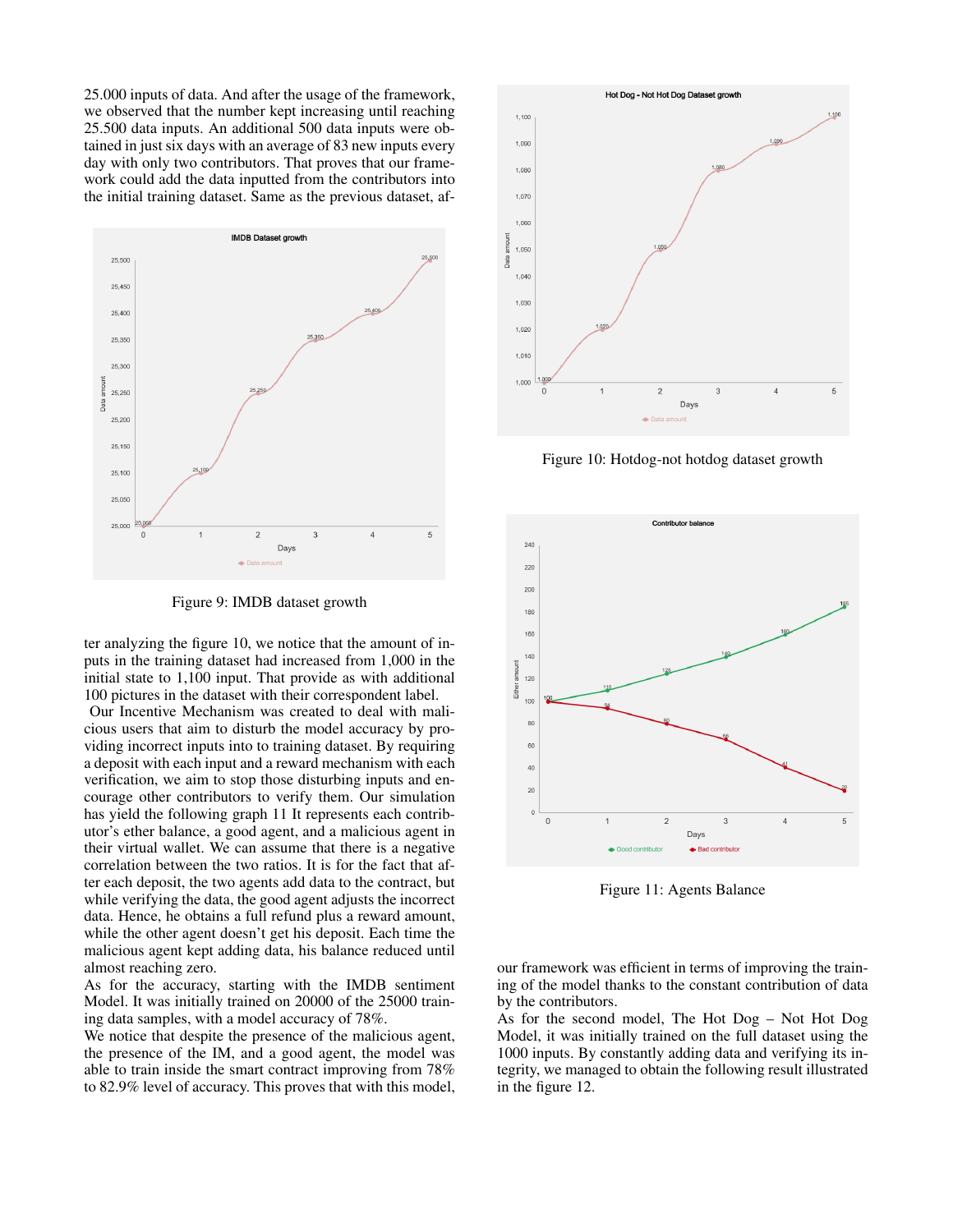

Figure 12: Accuracy evolution for the two models

We observed that those added data helped to improve the model accuracy from an initial 59% to 63%. Proving that our smart contract was capable of training the model and that the provided data were beneficial to the accuracy.

### Performance Evaluation

Our framework is expected to deal with many users, so performance and scalability are major factors. However, at this moment, public blockchain throughput is very limited. We use the Ethereum blockchain, which can only allow around 15 transactions per second with 15-second blocktime. Also, (Vidhall, Wennergren, and Sörensen) states that IPFS instances possess limited bandwidth leading to low critical scalability of IPFS. Plus, a quantitative analysis (Shen et al. 2019) toward IPFS I/O performance from a client perspective showed that operations are performing resolving and downloading result a bottleneck while reading a remote node by an IPFS client. So, scalability still necessitates future improvement for a public blockchain and IPFS to ensure trouble-free for extensive usage. Nonetheless, when we tested our framework locally running in a single wired LAN, the execution was smooth and rapid, as described in table1. However, with a more significant number of nodes and a distributed wan approach, those results could tremendously alter time execution.

# **Discussion**

The study discussed here relates to creating a decentralized environment for collaborative learning of machine learning models. This research seeks to provide public access to datasets and the ability to share them also, automation to the process of training models. The results acquired prove

| Operation                      | Time of Execution in seconds |
|--------------------------------|------------------------------|
| <b>IPFS Node Creation</b>      | $2 - 3$                      |
| <b>Smart Contract Creation</b> | $15 - 20$                    |
| <b>IPFS Hash Upload</b>        | $2 - 3$                      |
| Consensus &                    | $2 - 3$                      |
| Ledger Update                  |                              |
| Data Adding                    | $1 - 2$                      |
| Deposit Payment &              | $2 - 3$                      |
| Update                         |                              |
| <b>Model Training</b>          | $1 - 2$                      |
| With Single Input              |                              |
| <b>Model Training</b>          | $60 - 80*$                   |
| With Multiple Input            |                              |
| <b>Smart Contract Update</b>   | $2 - 3$                      |
| <b>Reward Payment</b>          | $1 - 2$                      |
| <b>Model Download</b>          | $1 - 2$                      |
| Dataset Download               | $10 - 15*$                   |
|                                |                              |

Can vary a lot depending the size

Table 1: Framework process time consumption.

that leveraging Blockchain and IPFS provide a solid case to achieving our objectives.

The public blockchain makes such intuitively possible since it offers transparency access to stored data sets by storing their IPFS hashes and smart contracts. We were able to deploy our machine model, thus automating the training process. In addition, IPFS allows the share files to be decentralized, and it provides a hash specific to that file to access it. Moreover, the results showed that it is non-beneficial and costly to add ambiguous data to the smart contract with the incentive mechanism since it keeps asking for a deposit with each iteration. Previous research demonstrated that blockchain and smart contracts are favorable for training non-complex machine learning models without a higher complex model since storing data in a public blockchain is very costly. However, with the presence of IPFS, we could store those data without actually storing them and that by only storing the hash of the file, hence the training of more complex models.

Our framework manages to create a dissent-sharing environment of machine learning resources and an automated training ground for all models, which is considered one of the most considerable system contributions since our system can train high complex machine learning models while avoiding Etherium storage high-cost.

Limitations: Some limitations constrained the methodological choices; with the usage of IPFS. Despite the multiple data, the incentive mechanism recognizes the file as only one data input, which will cost one date deposit and one data reward for the contributors. So despite the work put in by them, the reward will not be significant.

Additionally, we didn't manage to implement the DanKu protocol(Kurtulmus and Daniel 2018) due to dependencies issues, which cost our system not to evaluate all the updated models inside the same smart contract, leading to creating a new smart contract with each update of the model. Further